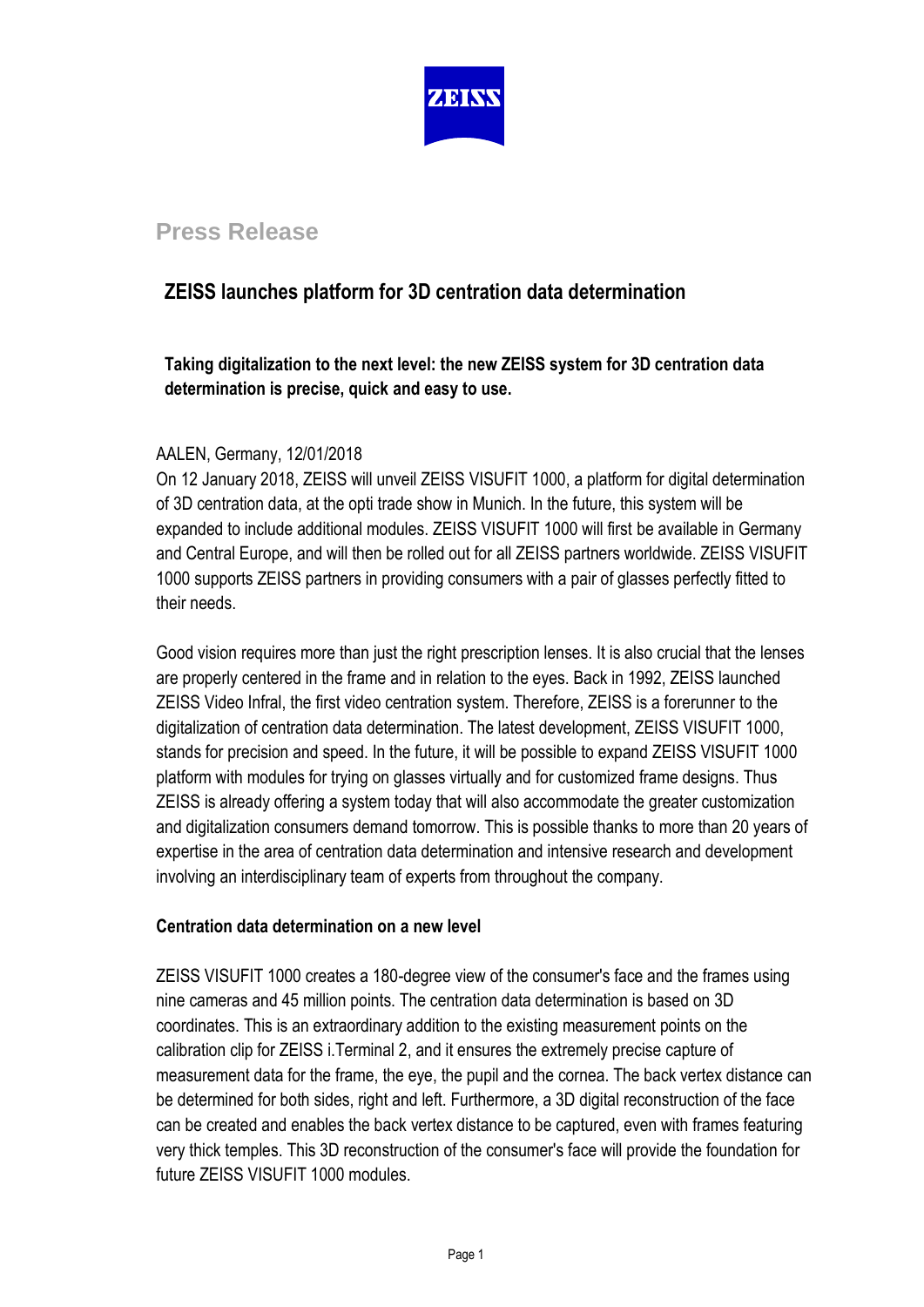

"With the ZEISS VISUFIT 1000 platform, the eye care professional is making the digital future a key part of their practice. The ZEISS VISUFIT 1000 will also support forthcoming virtual functions, making this far more than just a system for the determination of centration data," says Marc Wawerla, Chief Operating Officer at ZEISS Vision Care. "The data captured with this system are so detailed that it will be possible to use them to allow consumers to try on glasses virtually as well as for customized frame designs. By opting for the ZEISS VISUFIT 1000, you might say that the eye care professional has decided to make the future part of their practice today."

### **Advantages for eye care professionals and their customers**

A special fixation target provides a normal position for the eye's distance vision, even though the consumer is no more than 30 to 35 cm from the measurement system. Obtaining data with just a single shot ensures that the measurement process is completed quickly and easily, thereby allowing the eye care professional to concentrate more sharply on the consultation and data processing.

"It is a great relief that eye care professionals can now create a 180-degree view of their consumer's face and the particular frames with just a single shot. The consumer does not even need to turn the head to the side, and it is no longer necessary to attach a calibration clip to the frames. With ZEISS VISUFIT 1000, we have made this process quick and straight forward," says Wawerla. To capture the data without a calibration clip is remarkably quick, but also an extremely easy-to-perform technique that impresses the consumer.

### **The digital future at the eye care professional's practice**

Captures with different frames can be created with ZEISS VISUFIT 1000, giving the consumer the option of comparing these directly in a 180-degree view comprising nine images. "This is a completely new kind of purchasing experience, because consumers can look at different images of themselves and even compare different frames," adds Wawerla. Ametropic consumers, for example, benefit from this functionality because it makes the decision-making process for a particular pair of frames significantly easier for them. ZEISS VISUFIT 1000 enhances the expert consultation provided by the eye care professional by adding a digital component and customizing the shopping experience. This makes the digital future a central part of the eye care professional's practice. ZEISS VISUFIT 1000 stands for precision, and simplifies not only the centration process for the eye care professional, but also the consumer's purchasing decision.

VISUFIT, i.Terminal, Infral and VISUCONSULT are registered trademarks of the Carl Zeiss Vision GmbH.